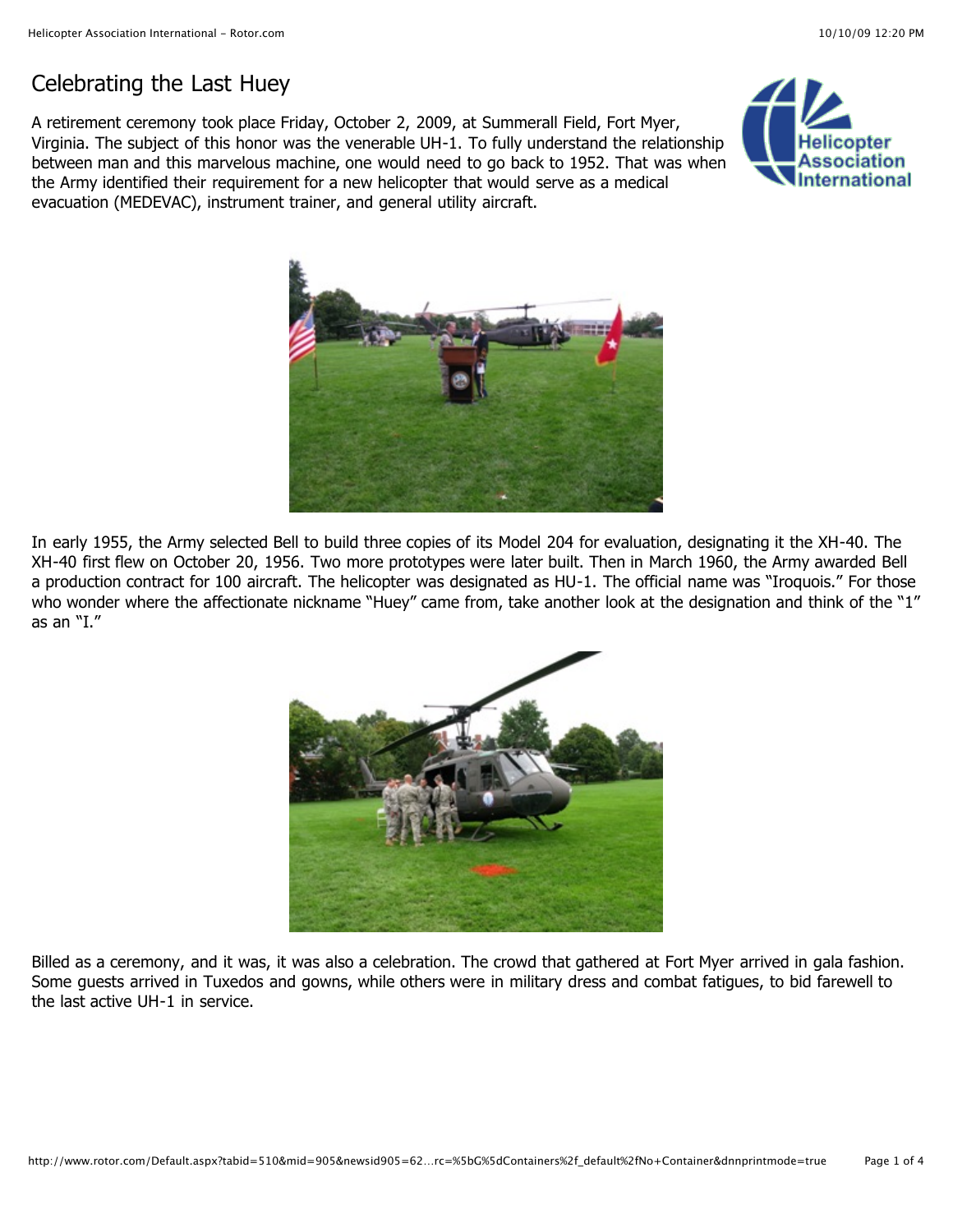

Representing Helicopter Association International (HAI) at this event were Harold Summers, HAI's Director of Flight Operations and Technical Services; and Marty Pociask, HAI's Director of Communications and Editor of ROTOR® magazine, covering the final active assignment for the last active Huey, before she glides off to a well-deserved retirement.



The National Anthem was sung by SPC Belita Ford, of the DC Army National Guard, who gave a spirited rendition to Old Glory. Brigadier General Alberto Jimenez, Senior Aviator, Army National Guard followed with an address to the audience. He reflected on what the Huey meant to the men and women who flew the machine that was credited for saving so many lives.



There were guest speakers from three notable helicopter manufacturers. Mr. Nick Lappos, Senior Vice President, Bell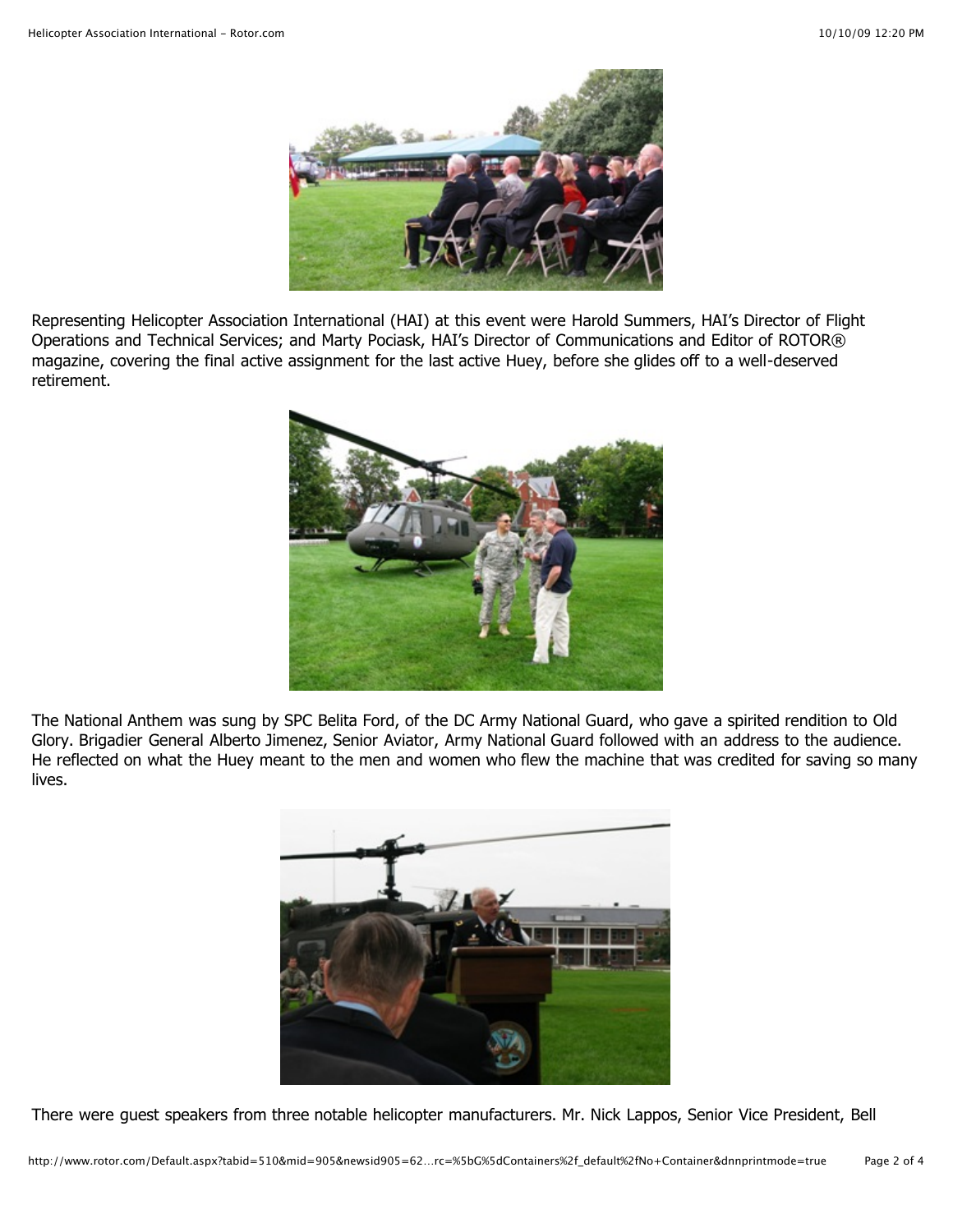Helicopter Textron; Mr. David Haines, Vice President, Rotorcraft Programs, EADS North America; and Mr. Joseph Haddock, Vice President, Sikorsky Aircraft. Also addressing the crowd was Dr. Jim Fulbrook of the Vietnam Helicopter Pilots Association.



The service history of the Huey began with the 101st Airborne Division, the 82nd Airborne Division, and the 57th Medical Detachment, which arrived in Vietnam in March 1962. During the Vietnam War, the Huey went through several upgrades, each improving performance and load-carrying capabilities.

More than 7,000 Hueys saw action in Vietnam. Of these, more than 3,300 were destroyed, and more than 2,700 American crewmembers and passengers lost their lives. It should be noted that during its time of service, an untold number of men and women owed their lives to this magnificent machine.



In October 1970, the Army National Guard received its first five UH-1s and forwarded them to the Texas Army Guard. By mid-November, 13 other states also had received Hueys. The UH-1 went on to provide 39 years of service to the country in the Army National Guard. So this retirement ceremony was a fitting way to say goodbye to this remarkable machine.

The pilot, Kenneth Michael Miles, Chief Warrant Officer 4, stationed with the 121st Medical Air Ambulance, D.C. National Guard, had brought the chopper in just three hours earlier, setting her down on the field of green. Miles, who will retire as a Major, was making his final flight, ending a 40-year career. As he prepared to take her up and away, he waved to the crowd, and started the engine. As the chopper lifted off, the turning rotors also seemed to be waving goodbye.